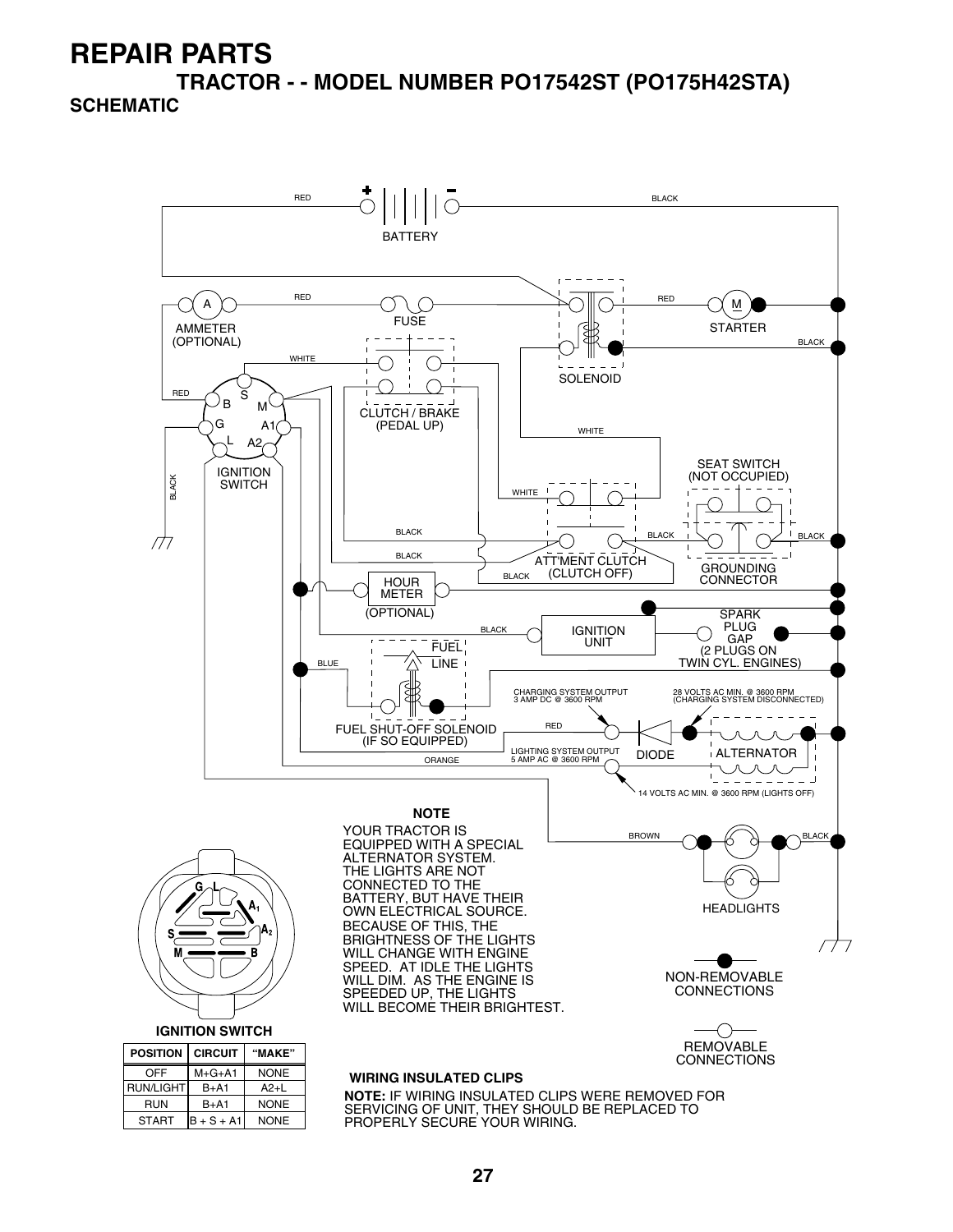**TRACTOR - - MODEL NUMBER PO17542ST (PO175H42STA) ELECTRICAL**

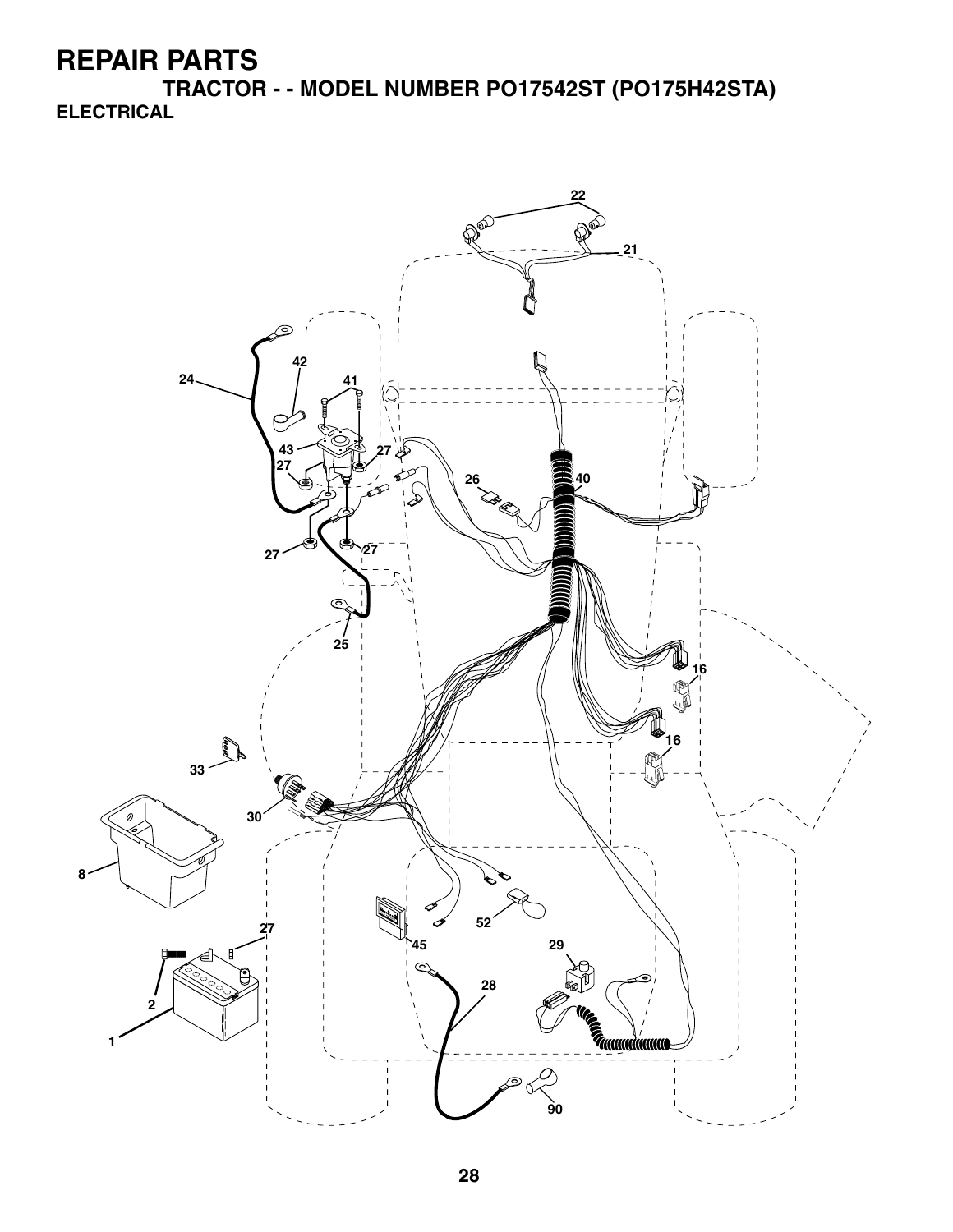**TRACTOR - - MODEL NUMBER PO17542ST (PO175H42STA) ELECTRICAL**

| KEY<br>NO.                                       | <b>PART</b><br>NO.                                                                                                                                                                                                                                         | <b>DESCRIPTION</b>                                                                                                                                                                                                                                                                                                                                                                                                                                                                                                |
|--------------------------------------------------|------------------------------------------------------------------------------------------------------------------------------------------------------------------------------------------------------------------------------------------------------------|-------------------------------------------------------------------------------------------------------------------------------------------------------------------------------------------------------------------------------------------------------------------------------------------------------------------------------------------------------------------------------------------------------------------------------------------------------------------------------------------------------------------|
| 1<br>$^{2}$<br>8<br>22<br>24<br>28 —<br>42<br>90 | 163465<br>74760412<br>176689<br>16 176138<br>21 183759<br>4152J<br>4799J<br>25 146147<br>26 175158<br>27 73510400<br>4207J<br>29 121305X<br>30 175566<br>33 140401<br>40 179720<br>41 71110408<br>131563<br>43 178861<br>45 121433X<br>52 141940<br>180449 | Battery 12 Volt 25 Amp<br>Bolt Hex Hd 1/4-20 unc x 3/4<br><b>Box Battery</b><br>Switch Interlock Push - In<br>Harness Asm Light W/4152J<br>Bulb Light #1156<br>Cable Battery 6 Ga. 11"red<br>Cable Battery 6 Ga. w/16 wire, red<br>Fuse 20 AMP<br>Nut Keps Hex 1/4-20 unc<br>Cable Ground 6 Ga. 12" black<br>Switch Plunger Nc Gray<br>Switch Ign<br>Key Ign<br>Harness Ign<br>Bolt Blk Fin Hex 1/4-20 x 1/2<br><b>Cover Terminal Red</b><br>Solenoid<br>Ammeter<br><b>Protection Wire Loop</b><br>Cover Terminal |
|                                                  |                                                                                                                                                                                                                                                            |                                                                                                                                                                                                                                                                                                                                                                                                                                                                                                                   |

**NOTE:** All component dimensions give in U.S. inches 1 inch =  $25.4$  mm.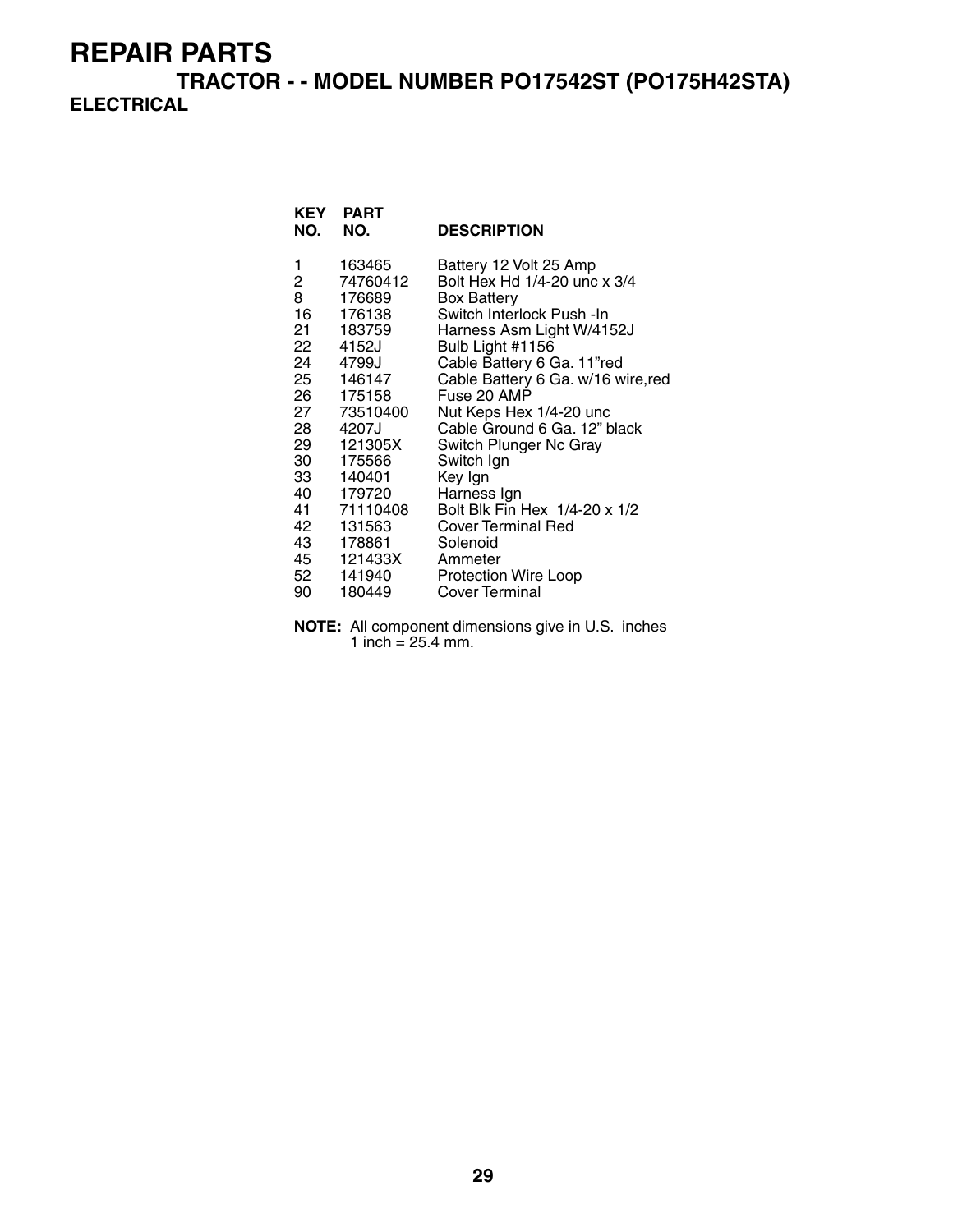**TRACTOR - - MODEL NUMBER PO17542ST (PO175H42STA) CHASSIS AND ENCLOSURES**

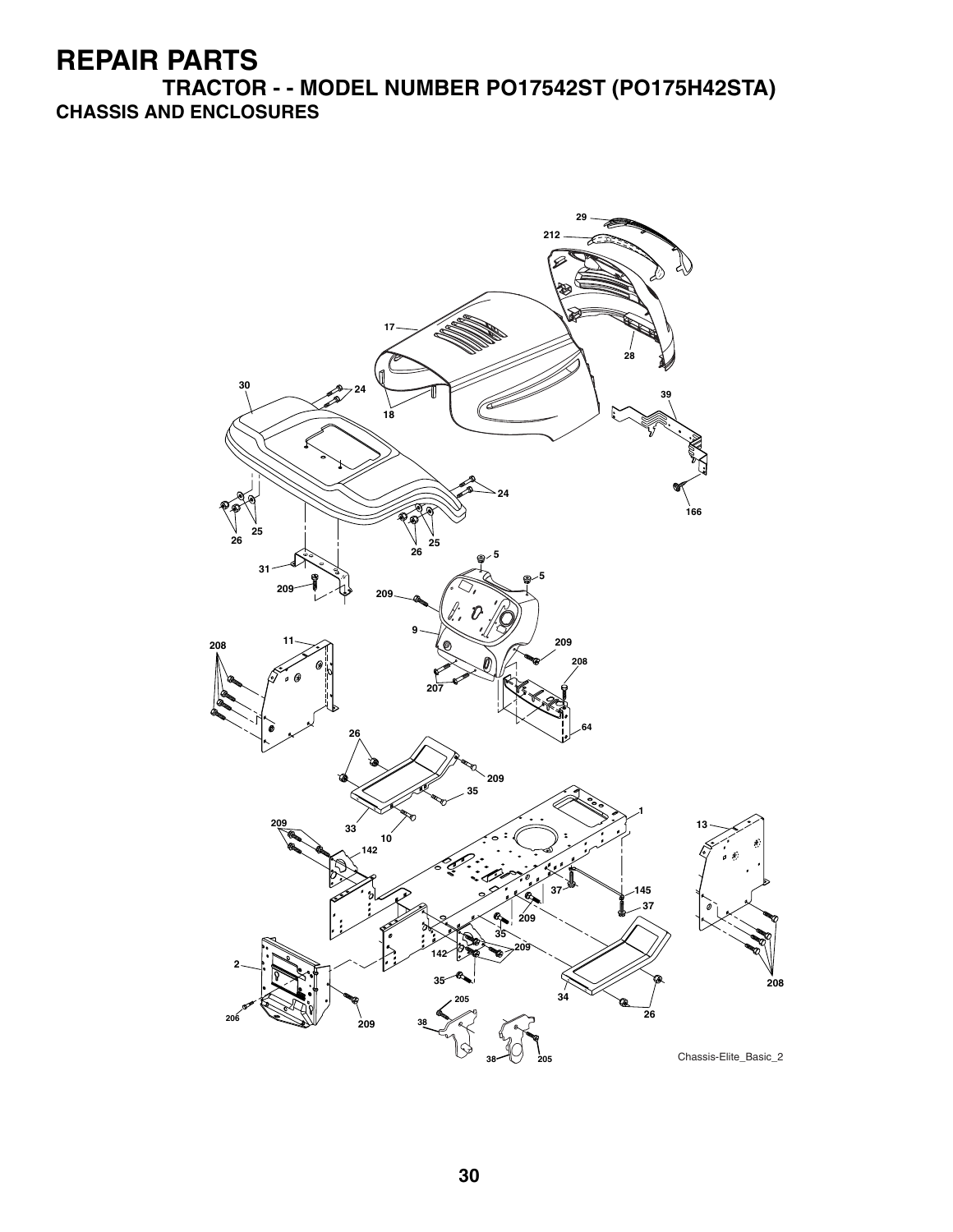#### **TRACTOR - - MODEL NUMBER PO17542ST (PO175H42STA) CHASSIS AND ENCLOSURES**

| <b>KEY</b><br>NO.       | <b>PART</b><br>NO.     | <b>DESCRIPTION</b>                                           |
|-------------------------|------------------------|--------------------------------------------------------------|
| 1                       | 174619                 | Chassis                                                      |
| $\overline{\mathbf{c}}$ | 176554                 | Drawbar                                                      |
| 5                       | 155272                 | <b>Bumper Hood/Dash</b><br>Dash                              |
| 9<br>10                 | 187846X012<br>72140608 | Bolt Carriage 3/8-16 x 1                                     |
| 11                      | 174996                 | Panel Dash Lh                                                |
| 13                      |                        | 179174X010 Panel Dash Rh                                     |
| 17                      | 183394X428 Hood        |                                                              |
| 18                      | 184921                 | <b>Bumper Hood</b>                                           |
| 24                      | 74780616               | Bolt Fin Hex 3/8-16 x 1 Gr. 5                                |
| 25                      | 19131312               | Washer 13/32 x 13/16 x 12 Ga.                                |
| 26                      | 73800600               | Nut Lock Hex W/Ins 3/8-16 unc                                |
| 28                      | 183826                 | Grille Assembly (Includes key nos. 29 and 212)               |
| 29                      | 183824X599 Lens        |                                                              |
| 30<br>31                | 136619                 | 169468X428 Fender Footrest STLT Pnt                          |
| 33                      |                        | <b>Bracket Support Fender</b><br>179716X428 Footrest Pnt Lh  |
| 34                      |                        | 179717X428 Footrest Pnt Rh                                   |
| 35                      | 72110606               | Bolt Rdhd Sht Sqnk 3/8-16 x 3/4                              |
| 37                      | 17490508               | Screw Thdrol 6/16-18 x 1/2 TYT                               |
| 38                      | 175710                 | Bracket Asm. Pivot Mower Rear                                |
| 39                      | 174714                 | <b>Bracket Pivot</b>                                         |
| 64                      | 154798                 | Dash Lower STLT                                              |
| 142                     | 175702                 | <b>Plate Reinforcement STLT</b>                              |
| 145                     | 156524                 | Rod Pivot Chassis/Hood                                       |
| 166<br>205              | 171875<br>17490608     | Screw HWHD Hi-Lo #13-16 x 5/8<br>Screw Thdrol 3/8-16 x 1-1/4 |
| 206                     | 170165                 | Bolt Shoulder 5/16-18                                        |
| 207                     | 17670508               | Screw Thdrol 5/16-18 x 1/2                                   |
| 208                     | 17670608               | Screw Thdrol 3/8-16 x 1/2                                    |
| 209                     | 17000612               | Screw Hex Wsh Thdr. 3/8-16 x 3/4                             |
| 212                     | 183823                 | Insert Lens Reflect                                          |
| . .                     | 5479J                  | Plug Btn Blk .359                                            |
| $ -$                    | 187801                 | Plug Dome                                                    |

**NOTE:** All component dimensions given in U.S. inches 1 inch = 25.4 mm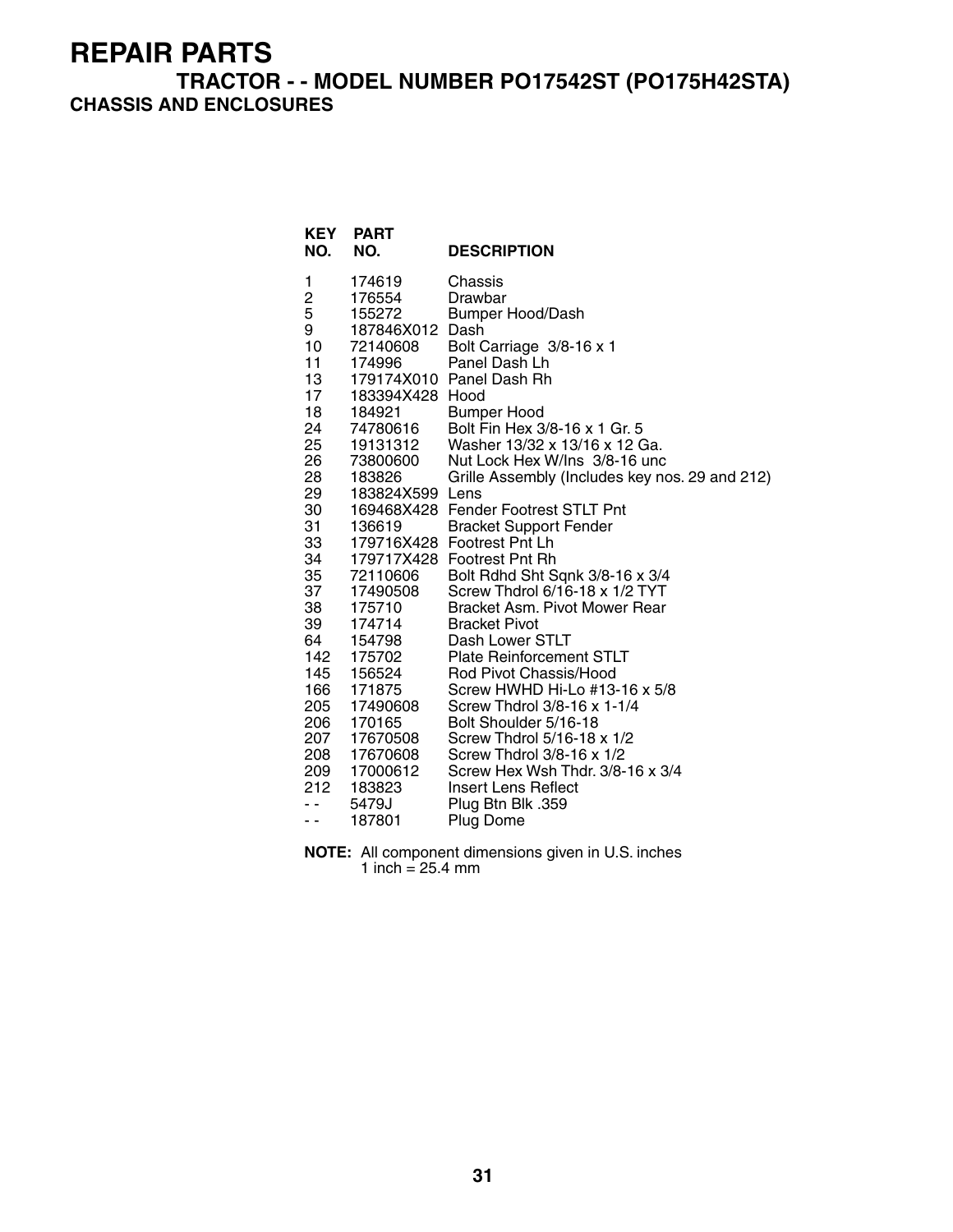**TRACTOR - - MODEL NUMBER PO17542ST (PO175H42STA)**

**DRIVE**

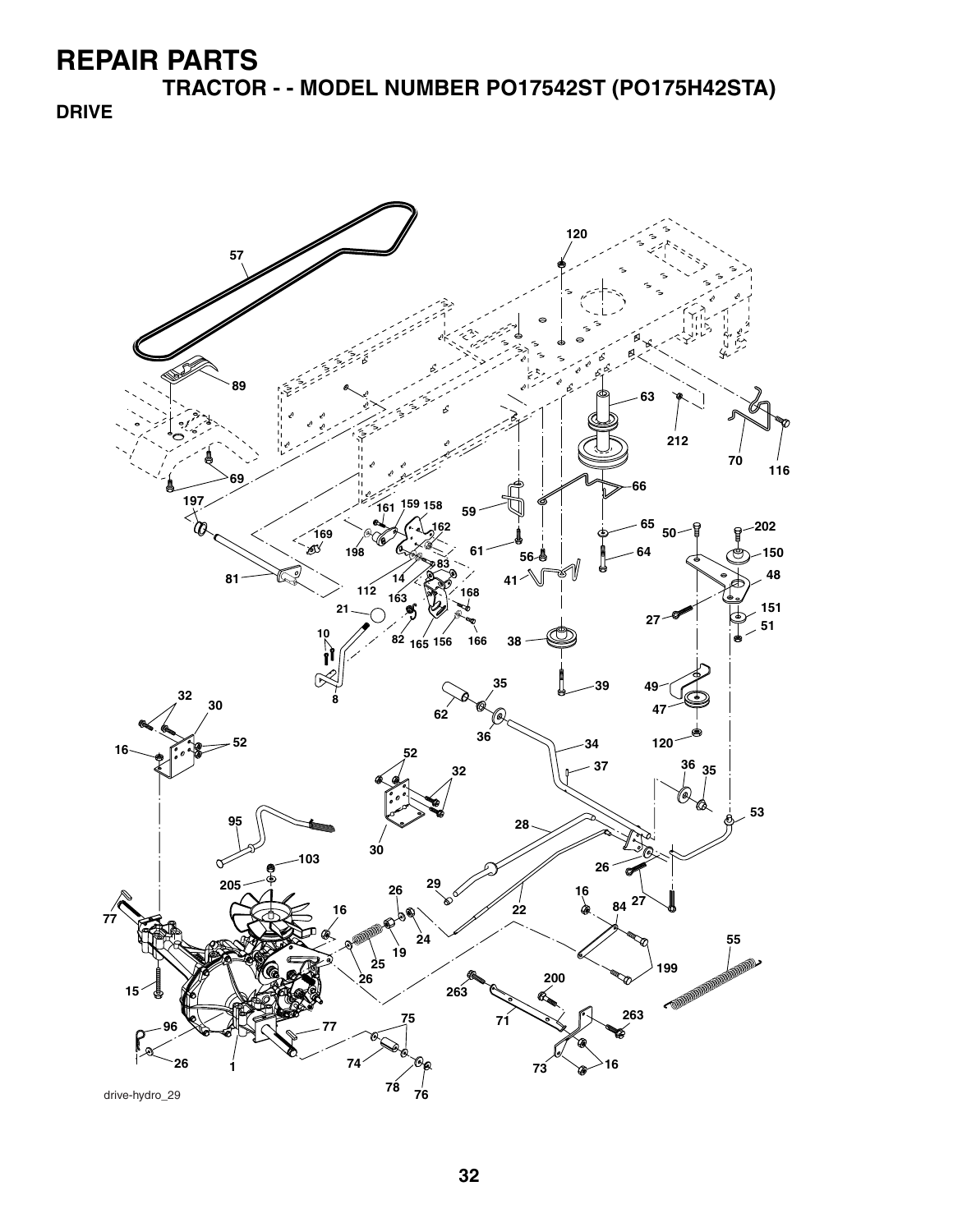# **TRACTOR - - MODEL NUMBER PO17542ST (PO175H42STA)**

#### **DRIVE**

| <b>KEY</b><br>NO. | <b>PART</b><br>NO. | <b>DESCRIPTION</b>                                  | <b>KEY</b><br>NO. | <b>PART</b><br>NO.         | <b>DESCRIPTION</b>                                                   |
|-------------------|--------------------|-----------------------------------------------------|-------------------|----------------------------|----------------------------------------------------------------------|
| 1                 | .                  | Transaxle Hydro Gear Model                          | 69<br>70          | 142432<br>134683           | Screw Hex wsh HiLo 1/4 x 1/2 unc<br><b>Guide Belt Mower Drive RH</b> |
|                   |                    | 322-0510<br>(Order parts from transaxle manufac-    | 71                | 169183                     | Strap Torque, LH                                                     |
|                   |                    | turer)                                              | 73                | 169182                     | Strap Torque, RH                                                     |
| 8                 | 165619             | Rod Shift                                           | 74                | 137057                     | Spacer Axle                                                          |
| 10                | 76020416           | Pin Cotter 1/8 X 1                                  | 75                | 121749X                    | Washer 25/32 x 1 1/4 x 16 Ga.                                        |
| 14                | 10040400           | Washer Lock 1/4                                     | 76                | 12000001                   | Ring, E                                                              |
| 15                | 74490544           | Bolt Hex FLGHD 5/16-18 Gr. 5 unc                    | 77                | 123583X                    | <b>Key Square</b>                                                    |
| 16                | 73800500           | Nut Lock Hex w/ins 5/16-18 unc                      | 78                | 121748X                    | Washer 25/32 x 1-5/8 x 16 Ga.                                        |
| 19                | 73800600           | Nut Lock Hex w/wsh 3/8-16 unc                       | 81                | 165594                     | <b>Shaft Asm Cross</b>                                               |
| 21                | 106933X            | Knob Rd 1/2-13 Plasc Thds Blk                       | 82                | 123782X                    | <b>Spring Torsion</b>                                                |
| 22                | 169498             | Rod Brake                                           | 83                | 19171216                   | Washer 17/32 x 3/4 x 16 Ga.                                          |
| 24                | 73350600           | Nut                                                 | 84                | 169843                     | Link Transaxle                                                       |
| 25                | 106888X            | Spring Rod Brake                                    | 89                |                            | 169372X428 Console Shift                                             |
| 26                | 19131316           | Washer 13/32 x 13/16 x 16 Ga.                       | 95                | 170201                     | Control Asm Bypass Hydro                                             |
| 27                | 76020412           | Pin Cotter $1/8 \times 3/4$                         | 96<br>103         | 4497H<br>73940800          | Retainer Spring 1"<br>Nut, Hex Jam Top Lock 1/2-20 unf               |
| 28<br>29          | 175765<br>71673    | <b>Rod Brake Parking</b>                            | 112               | 19091210                   | Washer 9/32 x 3/4 x 10 Ga.                                           |
| 30                | 174973             | Cap Brake Parking<br><b>Bracket Transmission</b>    | 116               | 72140608                   | Bolt 3/8-16 x 1                                                      |
| 32                | 74760512           | Bolt Hex Hd 5/16-18 unc x 3/4                       | 120               | 73900600                   | Bolt Hex 3/8-16 x 1-1/2                                              |
| 34                | 175578             | Shaft Foot Pedal                                    | 150               | 175456                     | <b>Spacer Retainer</b>                                               |
| 35                | 120183X            | <b>Bearing Nylon</b>                                | 151               | 19133210                   | Washer 13/32 x 2 x 10                                                |
| 36                | 19211616           | Washer                                              | 156               | 166002                     | Washer 5/16 x 1.0 x 1.25                                             |
| 37                | 1572H              | Pin Roll                                            | 158               | 165589                     | <b>Bracket Shift Mount</b>                                           |
| 38                | 179114             | <b>Pulley Idler Composite</b>                       | 159               | 183900                     | <b>Hub Tapered Flange Shift</b>                                      |
| 39                | 72110622           | <b>Bolt</b>                                         | 161               | 72140406                   | Bolt Rdhd Sqnk 1/4-20 x 3/4 Gr. 5                                    |
| 41                | 175556             | Keeper Belt Idler                                   | 162               | 73680400                   | Nut Crownlock 1/4-20 unc                                             |
| 47                | 127783             | Pulley Idler V-Belt                                 | 163               | 74780416                   | Bolt Hex Fin 1/4-20 x 1                                              |
| 48                | 154407             | <b>Bellcrank Clutch Grnd Drustl</b>                 | 165               | 165623                     | <b>Bracket Pivot Lever</b>                                           |
| 49                | 123205X            | <b>Retainer Belt</b>                                | 166               | 17490510                   | Screw 5/16-18 x 1.0 x .125                                           |
| 50                | 72110612           | Bolt Carr. Sh. 3/8-16 x 1-1/2 Gr. 5                 | 168               | 165492                     | Bolt Shoulder 5/16-18 x .561                                         |
| 51                | 73680600           | Nut                                                 | 169               | 165580                     | <b>Plate Fastening</b>                                               |
| 52                | 73680500           | Nut Crownlock 5/16-28                               | 197<br>198        | 169613<br>169593           | Nyliner Snap-In 5/8<br>Washer Nyliner 7/8 ID x .105 HYD              |
| 53<br>55          | 105710X<br>105709X | Link Clutch                                         | 199               | 169612                     | Bolt Shoulder 5/16-18 unc                                            |
| 56                | 17060620           | <b>Spring Return Clutch</b><br>Screw 3/8-16 x 1-1/4 | 200               | 72140508                   | Bolt Rdhd Sqnk 5/16-18 unc x 1                                       |
| 57                | 140294             | <b>V-Belt Drive</b>                                 | 202               | 72110614                   | Bolt RdHd 3/8-16 unc x 1-1/2 Gr. 5                                   |
| 59                | 169691             | Keeper Belt Center                                  | 205               | 19171616                   | Washer 17/32 x 1 x 16 Ga.                                            |
| 61                | 17120614           | Screw 3/8-16 x .875                                 | 212               | 145212                     | Nut Hex flange Lock                                                  |
| 62                | 8883R              | Cover Pedal                                         | 263               | 17000612                   | Screw 3/8-16 x .75                                                   |
| 63                | 175410             | <b>Engine Pulley</b>                                |                   |                            |                                                                      |
| 64                | 173937             | Bolt Hex 7/16-20 x 4 x Gr. 5-1.5 THr.               |                   |                            |                                                                      |
| 65                | 10040700           | Washer                                              |                   |                            | NOTE: All component dimensions given in U.S. inches                  |
| 66                | 154778             | Keeper Belt Engine Hydro                            |                   | 1 inch = $25.4 \text{ mm}$ |                                                                      |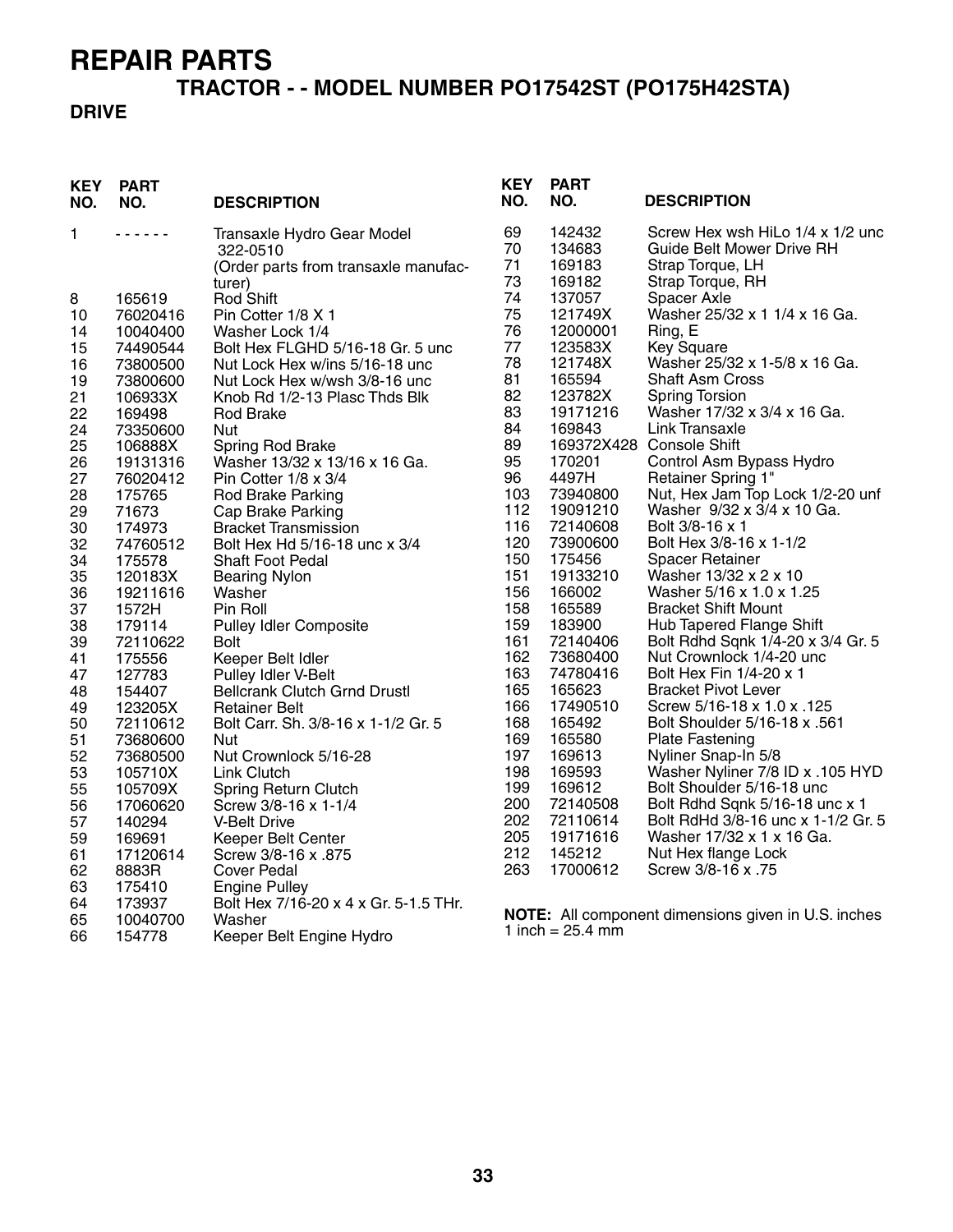**TRACTOR - - MODEL NUMBER PO17542ST (PO175H42STA) STEERING ASSEMBLY**

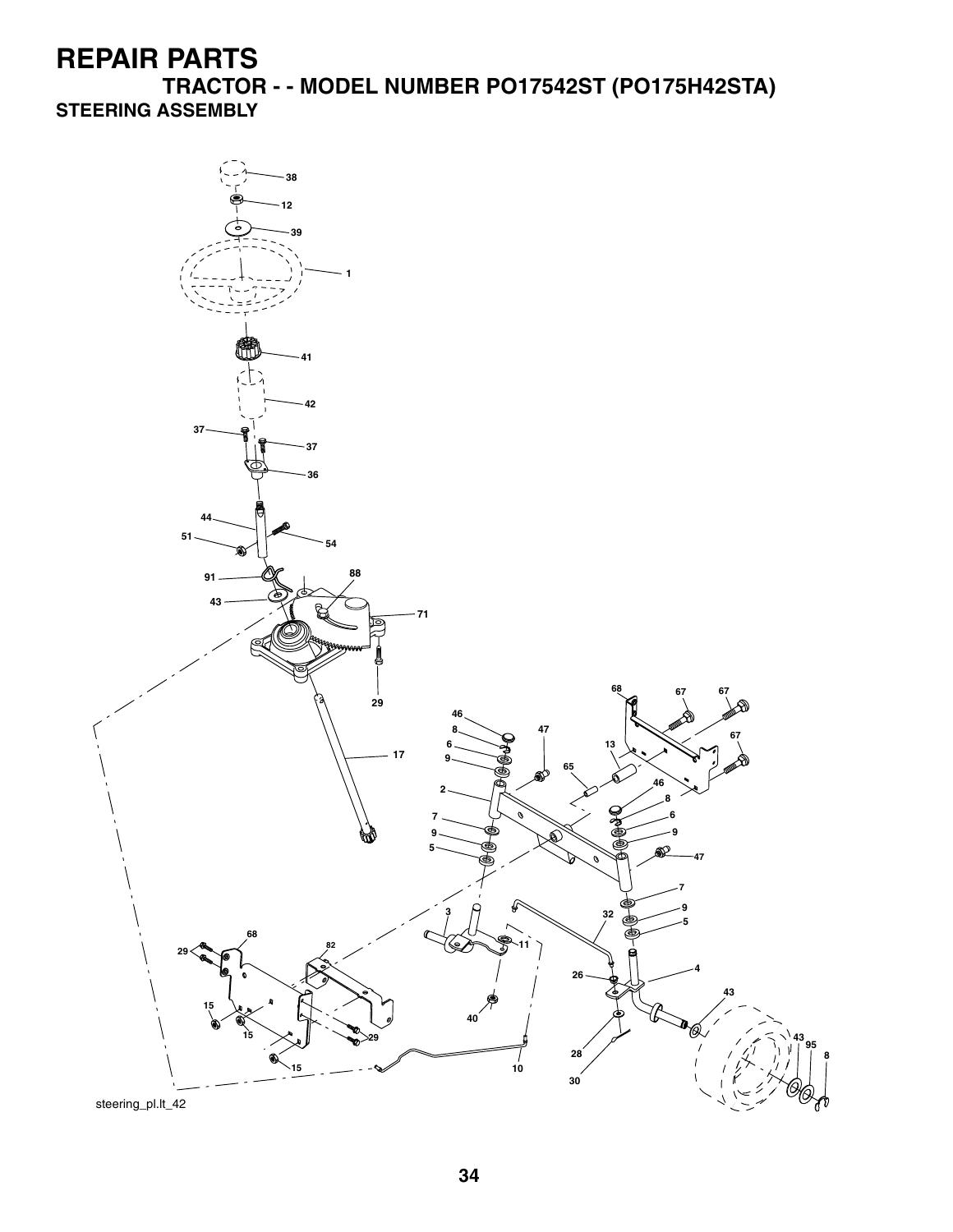**TRACTOR - - MODEL NUMBER PO17542ST (PO175H42STA) STEERING ASSEMBLY**

| <b>KEY</b><br>NO.                                                                                                                                                                                                                                      | PART<br>NO.                                                                                                                                                                                                                                                                                                                                                                                                                                                  | <b>DESCRIPTION</b>                                                                                                                                                                                                                                                                                                                                                                                                                                                                                                                                                                                                                                                                                                                                                                                                                                                                                                                                                                                                                                                                                                                       |
|--------------------------------------------------------------------------------------------------------------------------------------------------------------------------------------------------------------------------------------------------------|--------------------------------------------------------------------------------------------------------------------------------------------------------------------------------------------------------------------------------------------------------------------------------------------------------------------------------------------------------------------------------------------------------------------------------------------------------------|------------------------------------------------------------------------------------------------------------------------------------------------------------------------------------------------------------------------------------------------------------------------------------------------------------------------------------------------------------------------------------------------------------------------------------------------------------------------------------------------------------------------------------------------------------------------------------------------------------------------------------------------------------------------------------------------------------------------------------------------------------------------------------------------------------------------------------------------------------------------------------------------------------------------------------------------------------------------------------------------------------------------------------------------------------------------------------------------------------------------------------------|
| 1<br>$\overline{c}$<br>3<br>4<br>5<br>6<br>7<br>8<br>9<br>10<br>11<br>12<br>13<br>15<br>17<br>26<br>28<br>29<br>30<br>32<br>36<br>37<br>38<br>39<br>40<br>41<br>42<br>43<br>44<br>46<br>47<br>51<br>54<br>65<br>67<br>68<br>71<br>82<br>88<br>91<br>95 | 140044X428<br>175131<br>169840<br>169839<br>6266H<br>121748X<br>19272016<br>12000029<br>3366R<br>175121<br>10040600<br>73940800<br>136518<br>145212<br>180641<br>126847X<br>19131416<br>17000612<br>76020412<br>130465<br>155099<br>152927<br>140045X428<br>19183812<br>73540600<br>186737<br>145054X428<br>121749X<br>180640<br>121232X<br>183226<br>73540400<br>71130420<br>160367<br>72110618<br>169827<br>175146<br>169835<br>175118<br>175553<br>188967 | <b>Wheel Steering Auto Black</b><br>Axle Asm Front<br>Spindle Asm Lh<br>Spindle Asm Rh<br><b>Bearing Race Thrust Harden</b><br>Washer 25/32 x 1 5/8 x 16 Ga.<br>Washer 27/32 x 1 1/4 x 16 Ga.<br>Ring Klip #t5304-75<br><b>Bearing Col Strg Blk</b><br><b>Link Drag Extended</b><br>Lockwasher<br>Nut Hex Jam Toplock 1/2-20 unf<br><b>Spacer Bearing Axle Front</b><br>Hex Flange Lock<br>Shaft Asm Strg<br><b>Bushing Rod Tie Blk Lt</b><br>Washer 13/32 x 7/8 x 16 Ga.<br>Screw 3/8-16 x 3/4<br>Pin<br>Rod Tie Wire Form 19 75 Mech<br>Bushing Strg 5/8 Id Dash<br>Screw TT #10-32 x 5 x 3/8 Flange<br>Insert Cap Strg<br>Washer 9/16 ID x 2-3/8 OD 12 Gr.<br><b>Nut Crownlock</b><br>760. Adaptor Wheel Strg<br><b>Boot Dash Steering</b><br>Washer 25/32 x 1 1/4 x 16 Ga.<br><b>Extension Steering</b><br>Cap Spindle Fr Top Blk<br><b>Fitting Grease</b><br>Nut Crownlock 1/4-28<br>Bolt Hex 1/4-28 unf x 1-1/4 Gr. 8<br>Spacer Brace Axle<br>Bolt Rdhd Sq 3/8-16 unc x 2-1/4<br><b>Brace Axle</b><br><b>Steering Asm</b><br><b>Bracket Susp Chassis Front</b><br>Bolt Shoulder 7/16-20<br><b>Clip Steering</b><br>Washer Hardened |
|                                                                                                                                                                                                                                                        |                                                                                                                                                                                                                                                                                                                                                                                                                                                              |                                                                                                                                                                                                                                                                                                                                                                                                                                                                                                                                                                                                                                                                                                                                                                                                                                                                                                                                                                                                                                                                                                                                          |

**NOTE:** All component dimensions given in U.S. inches 1 inch = 25.4 mm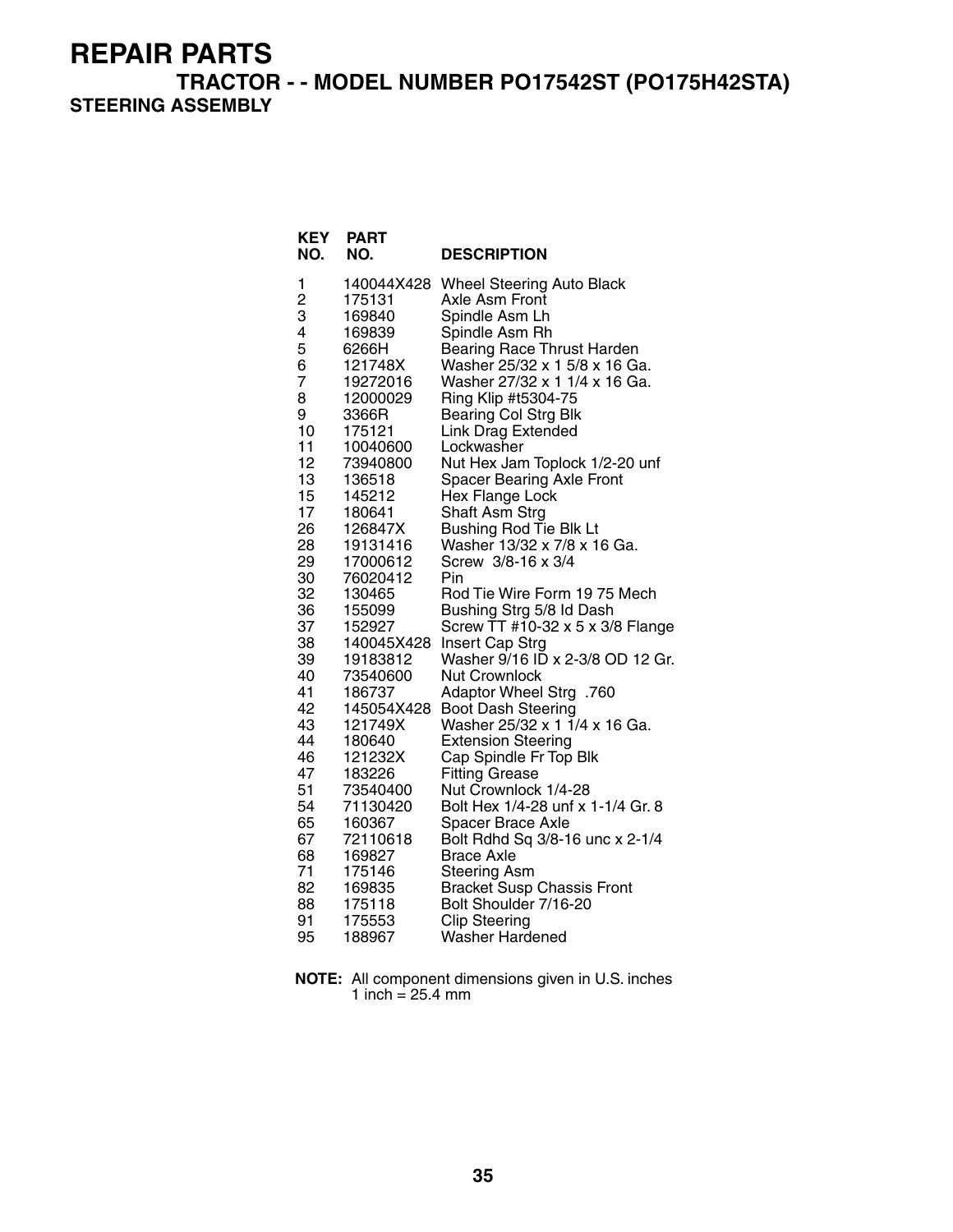**TRACTOR - - MODEL NUMBER PO17542ST (PO175H42STA)**

#### **ENGINE**



| <b>KEY</b><br>NO. | <b>PART</b><br>NO. | <b>DESCRIPTION</b>                                                                                                                           |
|-------------------|--------------------|----------------------------------------------------------------------------------------------------------------------------------------------|
| 1<br>2<br>3       | 170551<br>17720408 | Control Throttle / Choke Flag<br>Screw Hex Thd Cut 1/4-20 x 1/2<br>Engine Briggs Model 31C707<br>(Order Parts From Engine Manufac-<br>turer) |
| 4                 | 137352             | Muffler Exhaust B&S Lt                                                                                                                       |
| 13                | 165291             | Gasket 1 313 Id Tin Plated                                                                                                                   |
| 14                | 148456             | <b>Tube Drain Oil Easy</b>                                                                                                                   |
| 23                | 169837             | Shield Browning/Debris Guard                                                                                                                 |
| 29                | 137180             | <b>Arrestor Spark</b>                                                                                                                        |
| 31                | 184900             | Tank Fuel 1 25 Fr                                                                                                                            |
| 32                | 140527             | Cap Asm Fuel W/sym Vented                                                                                                                    |
| 33                | 123487X            | Clamp Hose Blk                                                                                                                               |
| 37                | 137040             | Line Fuel 20"                                                                                                                                |
| 38                | 181654             | Plug Drain Oil Easy                                                                                                                          |
| 40                | 124028X            | Bushing Snap Nyl Blk Fuel Line                                                                                                               |

# **KEY PART**

#### **NO. NO. DESCRIPTION**

| 44 | 17670412 | Screw Hexwsh Thdrol 1/4-20 x 3/4 |
|----|----------|----------------------------------|
| 45 | 17000612 | Screw Hex Wsh Thdrol 3/8-16      |
| 46 | 19091416 | Washer 9/32 X 7/8 X 16 Ga.       |
| 72 | 183906   | Screw Socket Head 5/16-18 x 1    |
| 78 | 17060620 | Screw Thdrol 3/8-16 x 1-1/4      |
| 81 | 73510400 | Nut Keps Hex 1/4-20 unc          |
|    |          |                                  |

**NOTE:** All component dimensions given in U.S. inches 1 inch =  $25.4 \, \text{mm}$ 

For engine service and replacement parts, call the toll free number for your engine manufacturer listed below:

| 1-800-233-3723 |
|----------------|
| 1-800-544-2444 |
| 1-800-558-5402 |
| 1-800-426-7701 |
| 1-800-460-5688 |
|                |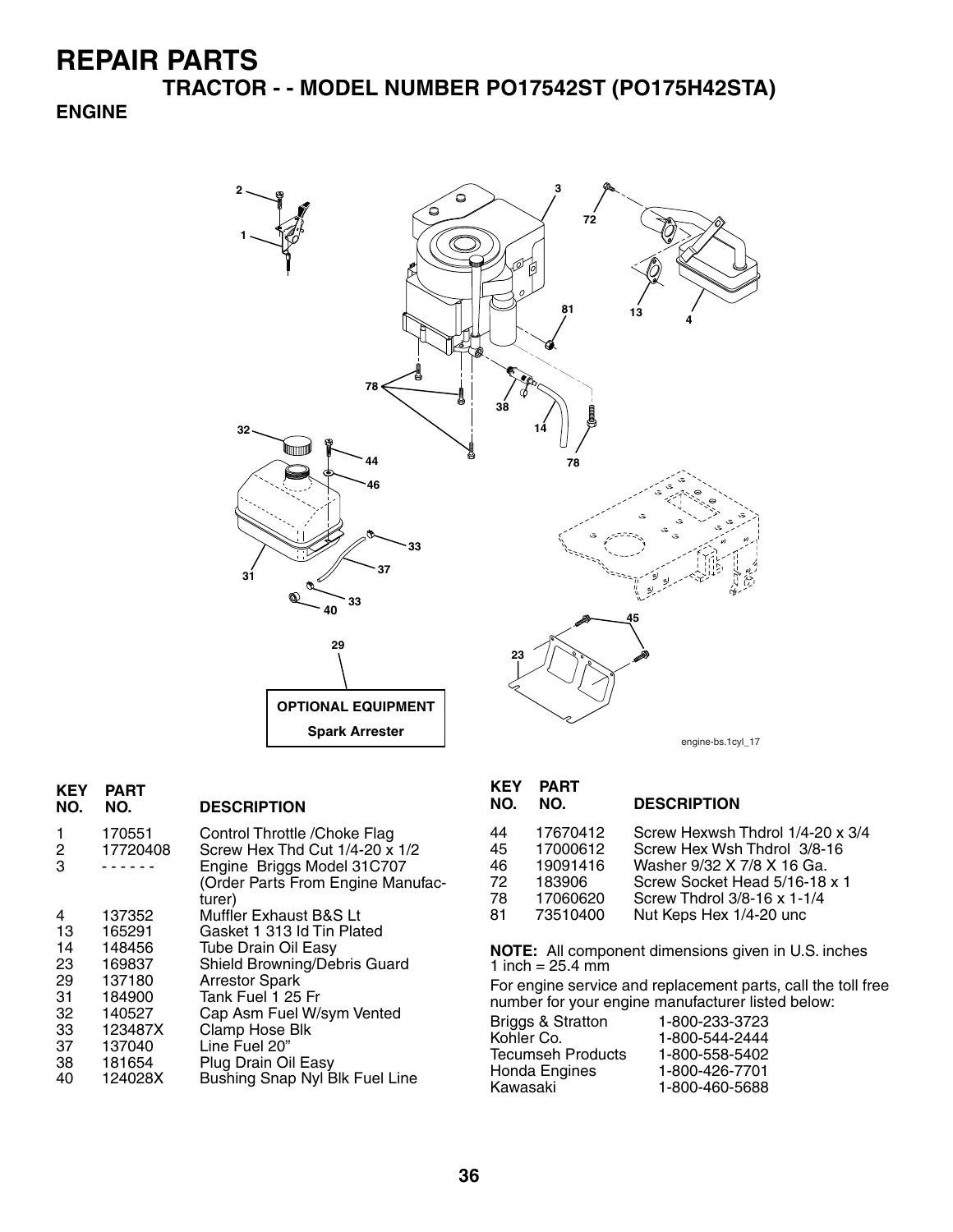**TRACTOR - - MODEL NUMBER PO17542ST (PO175H42STA) SEAT ASSEMBLY**



| <b>KEY</b><br>NO. | <b>PART</b><br>NO. | <b>DESCRIPTION</b>                 | <b>KEY</b><br>NO. | <b>PART</b><br>NO. | <b>DESCRIPTION</b>                                  |
|-------------------|--------------------|------------------------------------|-------------------|--------------------|-----------------------------------------------------|
| 1.                | 175389             | Seat                               | 14                | 72050412           | Bolt Rdhd Sht Nk 1/4-20 x 1-1/2                     |
| $\overline{2}$    | 140551             | Bracket Pnt Pivot Seat (blk)       | 15                | 134300             | Spacer Split 28 x 96 Yel Zinc                       |
| 3                 | 71110616           | <b>Bolt</b>                        | 16                | 121250X            | Spring Cprsn 1 27 Blk Pnt                           |
| 4                 | 19131610           | Washer 13/32 x 1 x 10 Ga.          | 17                | 123976X            | Nut Lock 1/4 Lge Flg Gr. 5 Zinc                     |
| 5                 | 145006             | Clip Push-In Hinged                | 21                | 171852             | Bolt Shoulder 5/16-18 unc Blkz-2A                   |
| 6                 | 73800600           | Nut                                | 22                | 73800500           | <b>Nut</b>                                          |
| $\overline{7}$    | 124181X            | Spring Seat Cprsn 2 250 Blk Zi     | 23                | 71110814           | <b>Bolt Hex Black</b>                               |
| 8                 | 17000616           | Screw 3/8-16 x 1.5                 | 24                | 19171912           | Washer 17/32 x 1-3/16 x 12 Ga.                      |
| 9                 | 19131614           | Washer 13/32 x 1 x 14 Ga.          | 25                | 127018X            | Bolt Shoulder 5/16-18 x 62                          |
| 10                | 182493             | Pan Pnt Seat (blk)                 | 26                | 10040800           | Lockwasher                                          |
| 12 <sup>2</sup>   | 121246X            | <b>Bracket Pnt Mounting Switch</b> |                   |                    |                                                     |
| 13                | 121248X            | Bushing Snap Blk Nyl 50 ld         |                   | 1 inch = $25.4$ mm | NOTE: All component dimensions given in U.S. inches |

| <b>KEY</b><br>NO.                                        | <b>PART</b><br>NO.                                                                                            | <b>DESCRIPTION</b>                                                                                                                                                                                                                                                                  |
|----------------------------------------------------------|---------------------------------------------------------------------------------------------------------------|-------------------------------------------------------------------------------------------------------------------------------------------------------------------------------------------------------------------------------------------------------------------------------------|
| 14<br>15<br>16<br>17<br>21<br>22<br>23<br>24<br>25<br>26 | 72050412<br>134300<br>121250X<br>123976X<br>171852<br>73800500<br>71110814<br>19171912<br>127018X<br>10040800 | Bolt Rdhd Sht Nk 1/4-20 x 1-1/2<br>Spacer Split 28 x 96 Yel Zinc<br>Spring Cprsn 1 27 Blk Pnt<br>Nut Lock 1/4 Lge Flg Gr. 5 Zinc<br>Bolt Shoulder 5/16-18 unc Blkz-2A<br>Nut<br><b>Bolt Hex Black</b><br>Washer 17/32 x 1-3/16 x 12 Ga.<br>Bolt Shoulder 5/16-18 x 62<br>Lockwasher |
|                                                          |                                                                                                               |                                                                                                                                                                                                                                                                                     |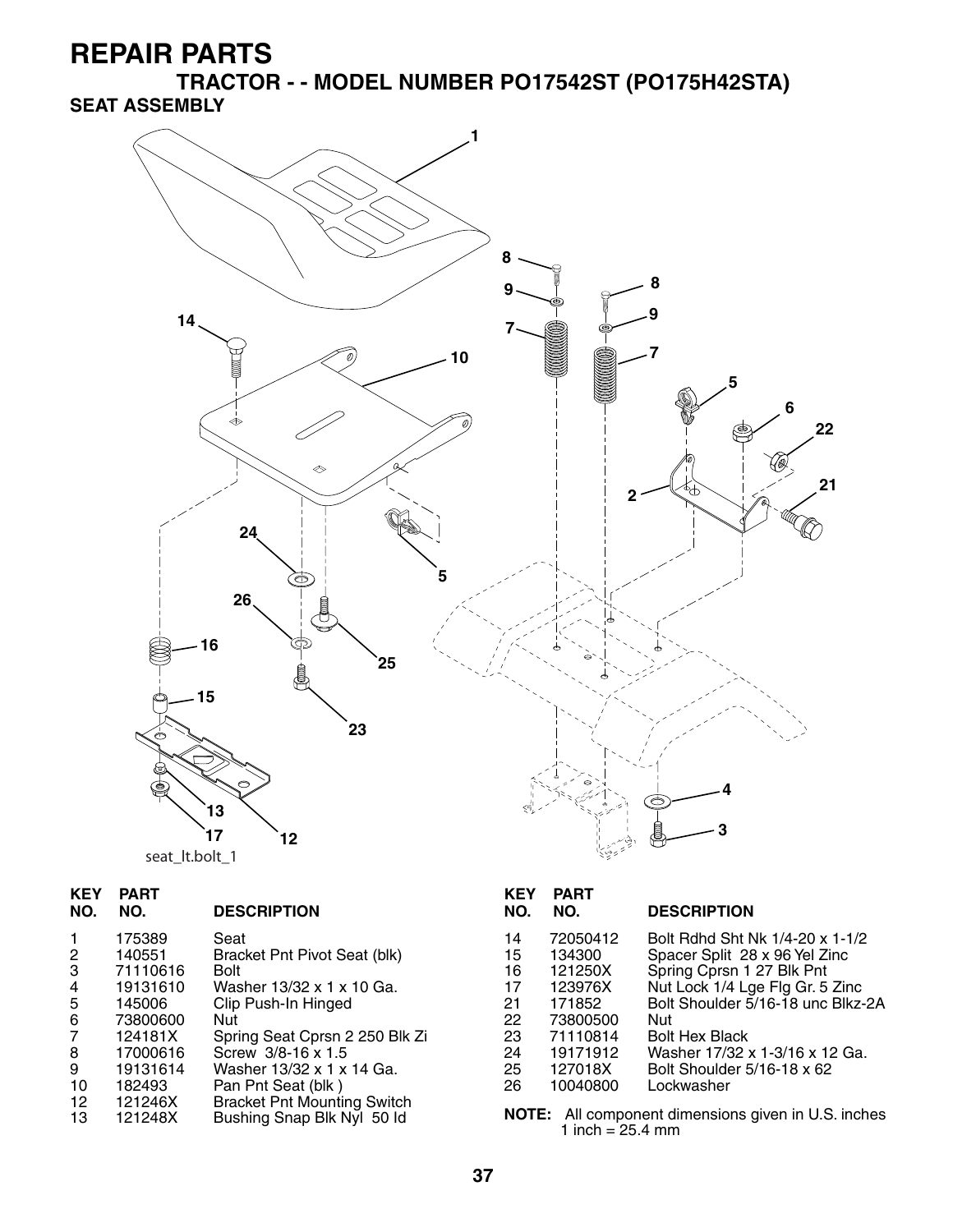**TRACTOR - - MODEL NUMBER PO17542ST (PO175H42STA) DECALS**



- 7 189710 Decal Side Panel<br>8 170563 Decal Warning Mu 8 170563 Decal Warning Mult-Language
- Decal Fender Logo

- -- 166960 Decal Bypass<br>-- 190288 Manual Owne - 190288 Manual Owner's (English)<br>-- 190289 Manual Owner's (French)
	- Manual Owner's (French)

**WHEELS & TIRES KEY PART** 



| .<br>NO. | .<br>NO.   | <b>DESCRIPTION</b>                 |
|----------|------------|------------------------------------|
| 1        | 59192      | Cap Valve Tire                     |
| 2        | 65139      | <b>Stem Valve</b>                  |
| 3        | 106222X    | Tire F Ts 15 X 6 0 - 6 Service     |
| 4        | 59904      | Tube Front (Service Item Only)     |
| 5        | 106732X624 | Rim Asm 6" front Service           |
| 6        | 278H       | Fitting Grease (Front Wheel Only)  |
| 7        | 9040H      | Bearing Flange (Front Wheel Only)  |
| 8        |            | 106108X624 Rim Asm 8" rear Service |
| 9        | 106268X    | Tire R Ts 18x9.5-8 Service         |
| 10       | 7152J      | Tube Rear (Service Item Only)      |
| 11       | 104757X428 | Cap Axle 1 50 X 1 00               |
|          | 144334     | Sealant, Tire (10 oz. Tube)        |
|          |            |                                    |

**NOTE:** All component dimensions given in U.S. inches 1 inch =  $25.4 \, \text{mm}$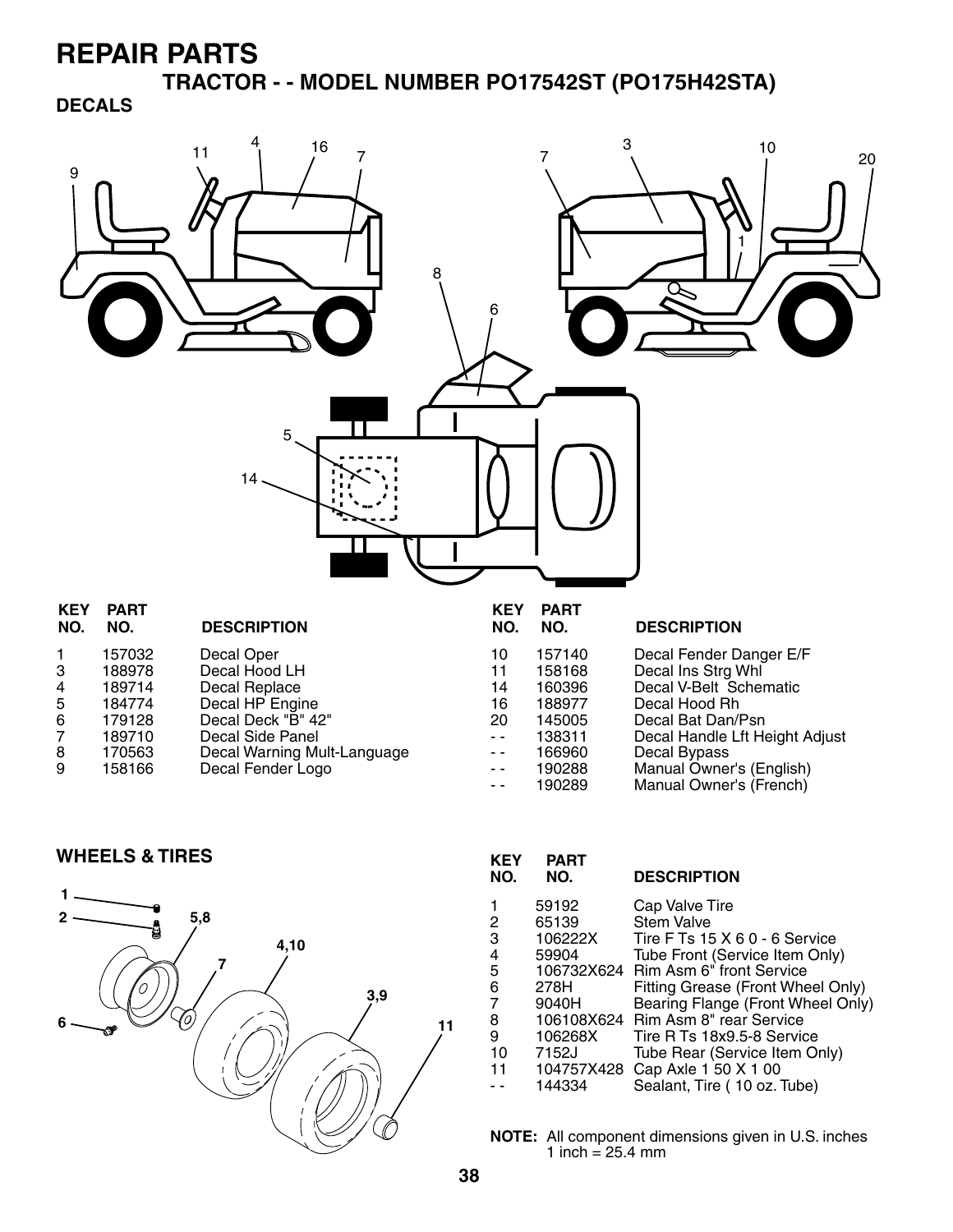**TRACTOR - - MODEL NUMBER PO17542ST (PO175H42STA) MOWER LIFT 7**



| <b>KEY</b>    | <b>PART</b>  |                                                            |
|---------------|--------------|------------------------------------------------------------|
| NO.           | NO.          | <b>DESCRIPTION</b>                                         |
| 1             | 159461       | Wire Asm Inner/Sprg w/Plunger                              |
|               | 159476       | Shaft Asm Lift                                             |
| $\frac{2}{3}$ | 178981       | Pin Groove                                                 |
|               | 12000002     | E Ring #5133-62                                            |
| 4<br>5        | 19211621     | Washer 21/32 x 1 x 21 Ga.                                  |
| 6<br>7        | 120183X      | <b>Bearing Nylon</b>                                       |
|               | 109413X      | <b>Grip Handle</b>                                         |
| 8             | 124526X      | <b>Button Plunger</b>                                      |
| 11            | 139865       | Link Lift Lh                                               |
| 12            | 139866       | Link Lift Rh                                               |
| 13 —          | 4939M        | <b>Retainer Spring</b>                                     |
| 15            | 173288       | Link Front                                                 |
|               | 16  73350800 | Nut Jam Hex 1/2-13 unc                                     |
| 17            | 175689       | Trunnion Blk Zinc                                          |
|               | 18 73800800  | Nut Lock w/Wsh 1/2-13 unc                                  |
| 19            | 139868       | Arm Suspension Rear                                        |
|               | 20 163552    | <b>Retainer Spring</b>                                     |
|               | 31 169865    | <b>Bearing Pvt Lift</b>                                    |
|               | 32 73540600  | Nut Crownlock 3/8-24                                       |
|               |              | <b>NOTE:</b> All component dimensions given in U.S. inches |

All component dimer<br>1 inch =  $25.4$  mm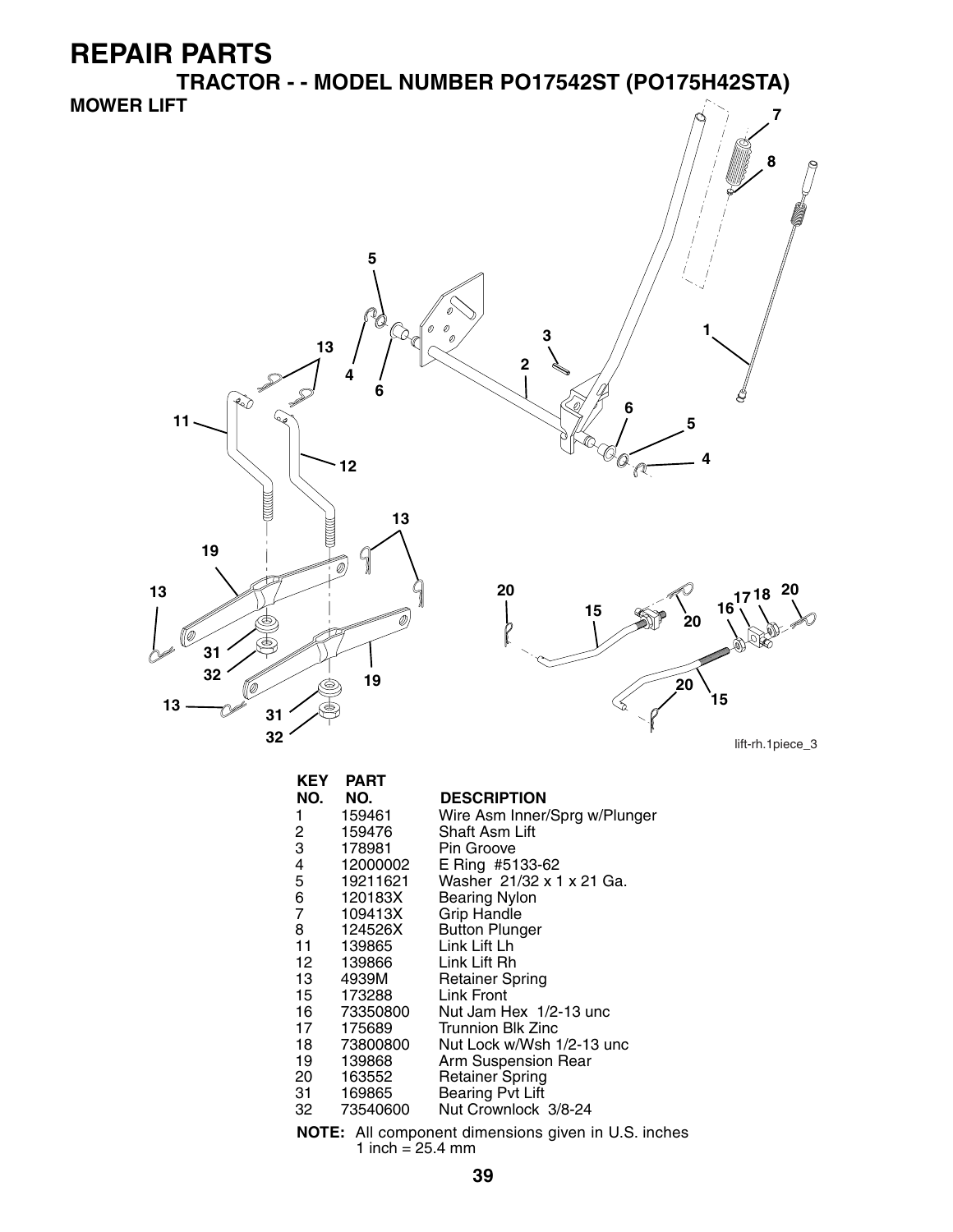**TRACTOR - - MODEL NUMBER PO17542ST (PO175H42STA) MOWER DECK**